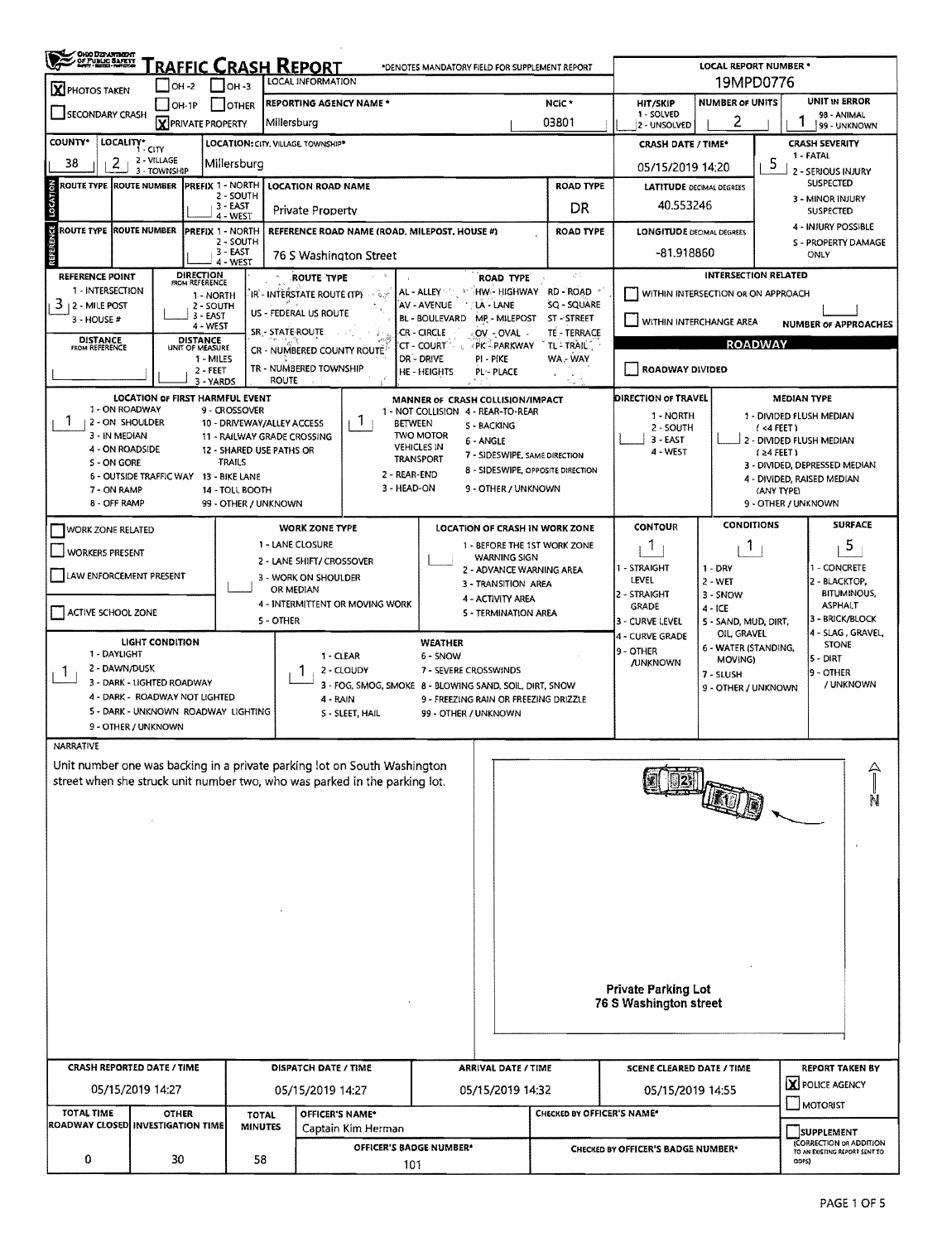|                            | <b>OHIO DEPARTMENT</b>                                              |                                                                             | <b>LOCAL REPORT NUMBER</b>                                                      |                      |                                                 |                                                   |                                               |                                                               |  |  |  |  |  |
|----------------------------|---------------------------------------------------------------------|-----------------------------------------------------------------------------|---------------------------------------------------------------------------------|----------------------|-------------------------------------------------|---------------------------------------------------|-----------------------------------------------|---------------------------------------------------------------|--|--|--|--|--|
|                            | OF PUBLIC SAFETY                                                    |                                                                             |                                                                                 |                      |                                                 |                                                   | 19MPD0776                                     |                                                               |  |  |  |  |  |
| UNIT#                      | OWNER NAME: LAST, FIRST, MIDDLE (CI SAME AS DRIVER)                 |                                                                             |                                                                                 |                      |                                                 | OWNER PHONE:INCLUDE AREA CODE (C) SAME AS ORIVERY | DAMAGE                                        |                                                               |  |  |  |  |  |
|                            | ADMINISTRATIVE SERVICES.                                            |                                                                             |                                                                                 |                      | 614-466-6607                                    |                                                   | <b>DAMAGE SCALE</b>                           |                                                               |  |  |  |  |  |
|                            | <b>NOWNER ADDRESS: STREET, CITY, STATE, ZIP ( C) SAME AS DRUGRY</b> |                                                                             |                                                                                 |                      |                                                 |                                                   | 1 - NONE                                      | 3 - FUNCTIONAL DAMAGE                                         |  |  |  |  |  |
|                            | 4200 SURFACE RD, COLUMBUS, OH, 43228                                |                                                                             |                                                                                 |                      |                                                 |                                                   | 2<br>2 - MINOR DAMAGE<br>4 - DISABLING DAMAGE |                                                               |  |  |  |  |  |
|                            | COMMERCIAL CARRIER: NAME, ADDRESS, CITY, STATE, ZIP                 |                                                                             |                                                                                 |                      |                                                 | COMMERCIAL CARRIER PHONE: INCLUDE AREA CODE       | 9 - UNKNOWN                                   |                                                               |  |  |  |  |  |
|                            |                                                                     |                                                                             |                                                                                 |                      |                                                 |                                                   | DAMAGED AREA(S)<br>INDICATE ALL THAT APPLY    |                                                               |  |  |  |  |  |
|                            | LP STATE   LICENSE PLATE #                                          |                                                                             | <b>VEHICLE IDENTIFICATION #</b>                                                 |                      | <b>VEHICLE YEAR</b>                             | <b>VEHICLE MAKE</b>                               |                                               |                                                               |  |  |  |  |  |
| OН                         | 32 1185                                                             |                                                                             | 1C4NJRBB1HD129567<br><b>INSURANCE POLICY #</b>                                  |                      | 2017                                            | <b>JEEP</b>                                       |                                               |                                                               |  |  |  |  |  |
| <b>X</b> INSURANCE         | INSURANCE COMPANY<br>OHIO SELF INSURANCE                            | 061                                                                         |                                                                                 |                      | <b>COLOR</b><br>WHI                             | <b>VEHICLE MODEL</b><br>PATRIOT                   |                                               |                                                               |  |  |  |  |  |
|                            | <b>TYPE OF USE</b>                                                  |                                                                             | US DOT#                                                                         |                      | TOWED BY: COMPANY NAME                          |                                                   |                                               |                                                               |  |  |  |  |  |
| COMMERCIAL                 | <b>Y</b> GOVERNMENT                                                 | IN EMERGENCY<br>RESPONSE                                                    |                                                                                 |                      |                                                 |                                                   |                                               |                                                               |  |  |  |  |  |
| INTERLOCK                  |                                                                     | # OCCUPANTS                                                                 | VEHICLE WEIGHT GVWR/GCWR<br>1 - ≤10K LBS.                                       |                      | MATERIAL<br>CLASS <sup>#</sup>                  | HAZARDOUS MATERIAL<br>PLACARD ID #                |                                               |                                                               |  |  |  |  |  |
| DEVICE<br><b>EQUIPPED</b>  | HIT/SKIP UNIT                                                       |                                                                             | 2 - 10,001 - 26K LBS.                                                           |                      | RELEASED<br>PLACARD                             |                                                   |                                               |                                                               |  |  |  |  |  |
|                            | 1 - PASSENGER CAR                                                   | 6 - VAN (9-15 SEATS)                                                        | 3 - > 26K LBS.<br>12 - GOLF CART                                                |                      | 18 - LIMO (LIVERY VEHICLE)                      | 23 - PEDESTRIAN/SKATER                            |                                               |                                                               |  |  |  |  |  |
|                            | 2 - PASSENGER VAN                                                   | 7 - MOTORCYCLE 2-WHEELED                                                    | 13 - SNOWMOBILE                                                                 |                      | 19 - BUS (16+ PASSENGERS)                       | 24 - WHEELCHAIR (ANY TYPE)                        |                                               |                                                               |  |  |  |  |  |
|                            | (MINIVAN)<br>UNIT TYPE 3 - SPORT UTILITY                            | <b>8 - MOTORCYCLE 3-WHEELED</b><br>9 - AUTOCYCLE                            | 14 - SINGLE UNIT<br><b>TRUCK</b>                                                | 20 - OTHER VEHICLE   |                                                 | 25 - OTHER NON-MOTORIST                           |                                               |                                                               |  |  |  |  |  |
|                            | VEHICLE                                                             | 10 - MOPED OR MOTORIZED                                                     | 15 - SEMI-TRACTOR                                                               | 21 - HEAVY EQUIPMENT | 22 - ANIMAL WITH RIDER OR                       | 26 - BICYCLE<br>27 - TRAIN                        |                                               |                                                               |  |  |  |  |  |
|                            | 4 - PICK UP<br>5 - CARGO VAN                                        | <b>BICYCLE</b><br>11 - ALL TERRAIN VEHICLE                                  | 16 - FARM EQUIPMENT<br>17 - MOTORHOME                                           |                      | ANIMAL-DRAWN VEHICLE                            | 99 - UNKNOWN OR HIT/SKIP                          |                                               |                                                               |  |  |  |  |  |
|                            | (ATV/UTV)                                                           |                                                                             |                                                                                 |                      |                                                 |                                                   |                                               |                                                               |  |  |  |  |  |
|                            | # OF TRAILING UNITS                                                 |                                                                             |                                                                                 |                      |                                                 |                                                   | 12                                            | 12                                                            |  |  |  |  |  |
| AEHICIE                    | WAS VEHICLE OPERATING IN AUTONOMOUS<br>MODE WHEN CRASH OCCURRED?    | 0                                                                           | 0 - NO AUTOMATION                                                               |                      | 3 - CONDITIONAL AUTOMATION 9 - UNKNOWN          |                                                   |                                               | 12                                                            |  |  |  |  |  |
| 2                          |                                                                     |                                                                             | 1 - DRIVER ASSISTANCE                                                           |                      | 4 - HIGH AUTOMATION                             |                                                   |                                               |                                                               |  |  |  |  |  |
|                            | 1-YES 2-NO 9-OTHER/UNKNOWN                                          | MODE LEVEL                                                                  | AUTONOMOUS 2 - PARTIAL AUTOMATION 5 - FULL AUTOMATION                           |                      |                                                 |                                                   |                                               |                                                               |  |  |  |  |  |
|                            | 1 - NONE                                                            | 6 - SUS - CHARTER/TOUR                                                      | 11 - FIRE                                                                       | 16 - FARM            |                                                 | 21 - MAIL CARRIER                                 |                                               |                                                               |  |  |  |  |  |
|                            | 2 TAXI<br>3 - ELECTRONIC RIDE                                       | 7 - BUS - INTERCITY<br><b>8 - BUS - SHUTTLE</b>                             | 12 - MILITARY<br>13 - POLICE                                                    |                      | 17 - MOWING<br>18 - SNOW REMOVAL                | 99 - OTHER / UNKNOWN                              |                                               |                                                               |  |  |  |  |  |
| SPECIAL                    | <b>SHARING</b>                                                      | 9 - BUS - OTHER                                                             | 14 - PUBLIC UTILITY                                                             |                      | 19 - TOWING                                     |                                                   |                                               |                                                               |  |  |  |  |  |
|                            | <b>FUNCTION 4 - SCHOOL TRANSPORT</b><br>5 - BUS - TRANSIT/COMMUTER  | 10 - AMBULANCE                                                              | 15 - CONSTRUCTION EQUIP.                                                        |                      | 20 - SAFETY SERVICE                             |                                                   |                                               |                                                               |  |  |  |  |  |
|                            |                                                                     |                                                                             |                                                                                 |                      | PATROL                                          |                                                   |                                               |                                                               |  |  |  |  |  |
|                            | 1 - NO CARGO BODY TYPE<br>/ NOT APPLICABLE                          | 4 - LOGGING<br>5 - INTERMODAL                                               | 7 - GRAIN/CHIPS/GRAVEL<br>$8 - POLE$                                            | 11 - DUMP            | 12 - CONCRETE MIXER                             | 99 - OTHER / UNKNOWN                              |                                               |                                                               |  |  |  |  |  |
| CARGO                      | 2 - BUS<br>3 - VEHICLE TOWING                                       | <b>CONTAINER CHASSIS</b><br>6 - CARGOVAN                                    | 9 - CARGO TANK                                                                  |                      | 13 - AUTO TRANSPORTER                           |                                                   |                                               | 9<br>11 F I                                                   |  |  |  |  |  |
| <b>BODY</b><br><b>TYPE</b> | ANOTHER MOTOR VEHICLE                                               | /ENCLOSED BOX                                                               | 10 - FLAT BED                                                                   |                      | 14 - GARBAGE/REFUSE                             |                                                   |                                               |                                                               |  |  |  |  |  |
|                            | 1 - TURN SIGNALS                                                    | 4 - BRAKES                                                                  | 7 - WORN OR SLICK TIRES                                                         |                      | 9 - MOTOR TROUBLE                               | 99 - OTHER / UNKNOWN                              |                                               |                                                               |  |  |  |  |  |
| <b>VEHICLE</b>             | 2 - HEAD LAMPS                                                      | <b>5 - STEERING</b>                                                         | 8 - TRAILER EQUIPMENT<br>DEFECTIVE                                              |                      | 10 - DISABLED FROM PRIOR<br><b>ACCIDENT</b>     |                                                   |                                               |                                                               |  |  |  |  |  |
| DEFECTS                    | 3 - TAIL LAMPS                                                      | <b>6 - TIRE BLOWOUT</b>                                                     |                                                                                 |                      |                                                 |                                                   | $\Box$ - NO DAMAGE $(0)$                      | U-UNDERCARRIAGE [14]                                          |  |  |  |  |  |
|                            | 1 - INTERSECTION -                                                  | 4 - MIDBLOCK -                                                              | 7 - SHOULDER/ROADSIDE                                                           |                      | 10 - DRIVEWAY ACCESS                            | 99 - OTHER / UNKNOWN                              |                                               |                                                               |  |  |  |  |  |
|                            | MARKED CROSSWALK<br>NON-MOTORIST 2 - INTERSECTION -                 | MARKED CROSSWALK<br>S - TRAVEL LANE -                                       | <b>8 - SIDEWALK</b>                                                             |                      | 11 - SHARED USE PATHS<br>OR TRAILS              |                                                   | $\Box$ -TOP(13)                               | $\Box$ - ALL AREAS [15]                                       |  |  |  |  |  |
| <b>LOCATION</b>            | UNMARKED CROSSWALK                                                  | OTHER LOCATION                                                              | 9 - MEDIAN/CROSSING<br><b>ISLAND</b>                                            |                      | 12 - FIRST RESPONDER                            |                                                   |                                               | $\Box$ - UNIT NOT AT SCENE [ 16 ]                             |  |  |  |  |  |
|                            | AT IMPACT 3 - INTERSECTION - OTHER<br>1 - NON-CONTACT               | <b>6 - BICYCLE LANE</b><br>1 - STRAIGHT AHEAD                               | - LEAVING TRAFFIC                                                               |                      | AT INCIDENT SCENE<br>15 - WALKING, RUNNING,     | <b>21 - STANDING OUTSIDE</b>                      |                                               |                                                               |  |  |  |  |  |
|                            | 2 - NON-COLLISION                                                   | 2 - BACKING                                                                 | LANE                                                                            |                      | JOGGING, PLAYING                                | DISABLED VEHICLE                                  | 0 - NO DAMAGE                                 | INITIAL POINT OF CONTACT<br>14 - UNDERCARRIAGE                |  |  |  |  |  |
| 3                          | 2<br>3 - STRIKING                                                   | 3 - CHANGING LANES<br>4 - OVERTAKING/PASSING                                | 10 - PARKED<br>11 - SLOWING OR STOPPED                                          |                      | 16 - WORKING<br>17 - PUSHING VEHICLE            | 99 - OTHER / UNKNOWN                              | 12                                            | 1-12 - REFER TO UNIT 15 - VEHICLE NOT AT SCENE                |  |  |  |  |  |
| <b>ACTION</b>              | 4 - STRUCK                                                          | PRE-CRASH 5 - MAKING RIGHT TURN                                             | IN TRAFFIC                                                                      |                      | 18 - APPROACHING OR<br>LEAVING VEHICLE          |                                                   | <b>DIAGRAM</b>                                | 99 - UNKNOWN                                                  |  |  |  |  |  |
|                            | 5 - 80TH STRIKING                                                   | ACTIONS 6 - MAKING LEFT TURN<br>7 - MAKING U-TURN                           | 12 - DRIVERLESS<br>13 - NEGOTIATING A CURVE                                     |                      | 19 - STANDING                                   |                                                   | $13 - TOP$                                    |                                                               |  |  |  |  |  |
|                            | <b>&amp; STRUCK</b><br>9 - OTHER / UNKNOWN                          | <b>8 - ENTERING TRAFFIC</b><br>LANE                                         | 14 - ENTERING OR CROSSING 20 - OTHER NON-MOTORIST<br>SPECIFIED LOCATION         |                      |                                                 |                                                   |                                               |                                                               |  |  |  |  |  |
|                            | 1 - NONE                                                            |                                                                             | 8 - FOLLOWING TOO CLOSE 13 - IMPROPER START FROM                                |                      |                                                 | 18 - OPERATING DEFECTIVE 23 - OPENING DOOR INTO   |                                               | TRAFFIC                                                       |  |  |  |  |  |
|                            | 2 - FAILURE TO YIELD                                                | /ACDA                                                                       | A PARKED POSITION                                                               |                      | EQUIPMENT                                       | <b>ROADWAY</b>                                    | <b>TRAFFICWAY FLOW</b><br>1 - ONE-WAY         | TRAFFIC CONTROL<br>1 - ROUNDABOUT 4 - STOP SIGN               |  |  |  |  |  |
| 12                         | 3 - RAN RED LIGHT<br>4 - RAN STOP SIGN                              | 9 - IMPROPER LANE<br>CHANGE                                                 | 14 - STOPPED OR PARKED<br>ILLEGALLY                                             |                      | 19 - LOAD SHIFTING<br>FALLING/SPILLING          | 99 - OTHER IMPROPER<br><b>ACTION</b>              | 2 - TWO-WAY                                   | 2 - SIGNAL<br>5 - YIELD SIGN<br>6                             |  |  |  |  |  |
|                            | 5 - UNSAFE SPEED<br>CONTRIBUTING 6 - IMPROPER TURN                  | 10 - IMPROPER PASSING<br>11 - DROVE OFF ROAD                                | 15 - SWERVING TO AVOID<br>16 - WRONG WAY                                        |                      | 20 - IMPROPER CROSSING<br>21 - LYING IN ROADWAY |                                                   | 2                                             | 3 - FLASHER<br>6 - NO CONTROL                                 |  |  |  |  |  |
| <b>FES.61</b>              | CIRCUMSTANCES <sub>7</sub> - LEFT OF CENTER                         | 12 - IMPROPER BACKING                                                       | 17 - VISION OBSTRUCTION                                                         |                      | 22 - NOT DISCERNIBLE                            |                                                   | # OF THROUGH LANES                            | <b>RAIL GRADE CROSSING</b>                                    |  |  |  |  |  |
|                            |                                                                     |                                                                             |                                                                                 |                      |                                                 |                                                   | ON ROAD                                       | 1 - NOT INVLOVED                                              |  |  |  |  |  |
| SEOUENCE OF EVENTS         | and some that                                                       |                                                                             | <b>NON-COLLISION:</b>                                                           |                      | - 6 -                                           |                                                   | $\overline{c}$                                | 2 - INVOLVED-ACTIVE CROSSING<br>3 - INVOLVED-PASSIVE CROSSING |  |  |  |  |  |
| 21                         | 1 - OVERTURN/ROLLOVER<br>2 - FIRE/EXPLOSION                         | 7 - SEPARATION OF UNITS<br><b>B - RAN OFF ROAD RIGHT</b>                    | 12 - DOWNHILL RUNAWAY<br>13 - OTHER NON-COLLISION 20 - MOTOR VEHICLE IN         |                      | 19 - ANIMAL -OTHER                              | 23 - STRUCK BY FALLING,<br>SHIFTING CARGO OR      |                                               |                                                               |  |  |  |  |  |
|                            | 3 - IMMERSION                                                       | 9 - RAN OFF ROAD LEFT                                                       | 14 - PEDESTRIAN                                                                 |                      | TRANSPORT                                       | ANYTHING SET IN                                   |                                               | UNIT / NON-MOTORIST DIRECTION                                 |  |  |  |  |  |
| $\overline{c}$             | 4 - JACKKNIFE<br>5 - CARGO / EQUIPMENT                              | 10 - CROSS MEDIAN<br>11 - CROSS CENTERLINE -                                | 15 - PEDALCYCLE<br>16 - RAILWAY VEHICLE                                         |                      | 21 - PARKED MOTOR<br>VEHICLE                    | MOTION BY A MOTOR<br>VEHICLE                      |                                               | 1 - NORTH<br>5 - NORTHEAST                                    |  |  |  |  |  |
|                            | <b>LOSS OR SHIFT</b>                                                | OPPOSITE DIRECTION                                                          | 17 - ANIMAL - FARM                                                              |                      | 22 - WORK ZONE                                  | 24 - OTHER MOVABLE<br>OBJECT                      |                                               | 2 - SOUTH<br>6 - NORTHWEST<br>3 - EAST<br>7 - SOUTHEAST       |  |  |  |  |  |
| з                          | 6 - EQUIPMENT FAILURE                                               | OF TRAVEL                                                                   | 18 - ANIMAL - DEER                                                              |                      | MAINTENANCE<br>EQUIPMENT                        |                                                   | 3<br>O<br><b>FROM</b><br>TO I                 | 4 - WEST<br>8 - SOUTHWEST                                     |  |  |  |  |  |
|                            | 25 - IMPACT ATTENUATOR 31 - GUARDRAIL END                           |                                                                             | <b>COLLISION WITH FIXED OBJECT - STRUCK LEARNING</b><br>38 - OVERHEAD SIGN POST |                      | 45 - EMBANKMENT                                 | 52 - BUILDING                                     |                                               | 9 - OTHER / UNKNOWN                                           |  |  |  |  |  |
|                            | / CRASH CUSHION                                                     | 32 - PORTABLE BARRIER                                                       | 39 - LIGHT / LUMINARIES                                                         | <b>46 - FENCE</b>    |                                                 | 53 - TUNNEL                                       | UNIT SPEED                                    | DETECTED SPEED                                                |  |  |  |  |  |
|                            | 26 - BRIDGE OVERHEAD<br><b>STRUCTURE</b>                            | 33 - MEDIAN CABLE BARRIER<br>34 - MEDIAN GUARDRAIL                          | <b>SUPPORT</b><br>40 - UTILITY POLE                                             | 48 - TREE            | 47 - MAILBOX                                    | 54 - OTHER FIXED<br><b>OBJECT</b>                 |                                               |                                                               |  |  |  |  |  |
|                            | 27 - BRIDGE PIER OR<br>ABUTMENT                                     | <b>BARRIER</b><br>35 - MEDIAN CONCRETE                                      | 41 - OTHER POST, POLE<br>OR SUPPORT                                             |                      | 49 - FIRE HYDRANT<br>50 - WORK ZONE             | 99 - OTHER / UNKNOWN                              | 2                                             | 1 - STATED / ESTIMATED SPEED                                  |  |  |  |  |  |
|                            | 28 - BRIDGE PARAPET                                                 | <b>BARRIER</b>                                                              | 42 - CULVERT                                                                    |                      | MAINTENANCE<br>EQUIPMENT                        |                                                   |                                               | 2 - CALCULATED / EDR                                          |  |  |  |  |  |
|                            | 29 - BRIDGE RAIL<br>30 - GUARDRAIL FACE                             | 36 - MEDIAN OTHER BARRIER 43 - CURB<br>37 - TRAFFIC SIGN POST<br>44 - DITCH |                                                                                 |                      | 51 - WALL                                       |                                                   | POSTED SPEED                                  |                                                               |  |  |  |  |  |
|                            | FIRST HARMFUL EVENT                                                 |                                                                             | MOST HARMFUL EVENT                                                              |                      |                                                 |                                                   |                                               | 3 - UNDETERMINED                                              |  |  |  |  |  |

 $\hat{\mathcal{A}}$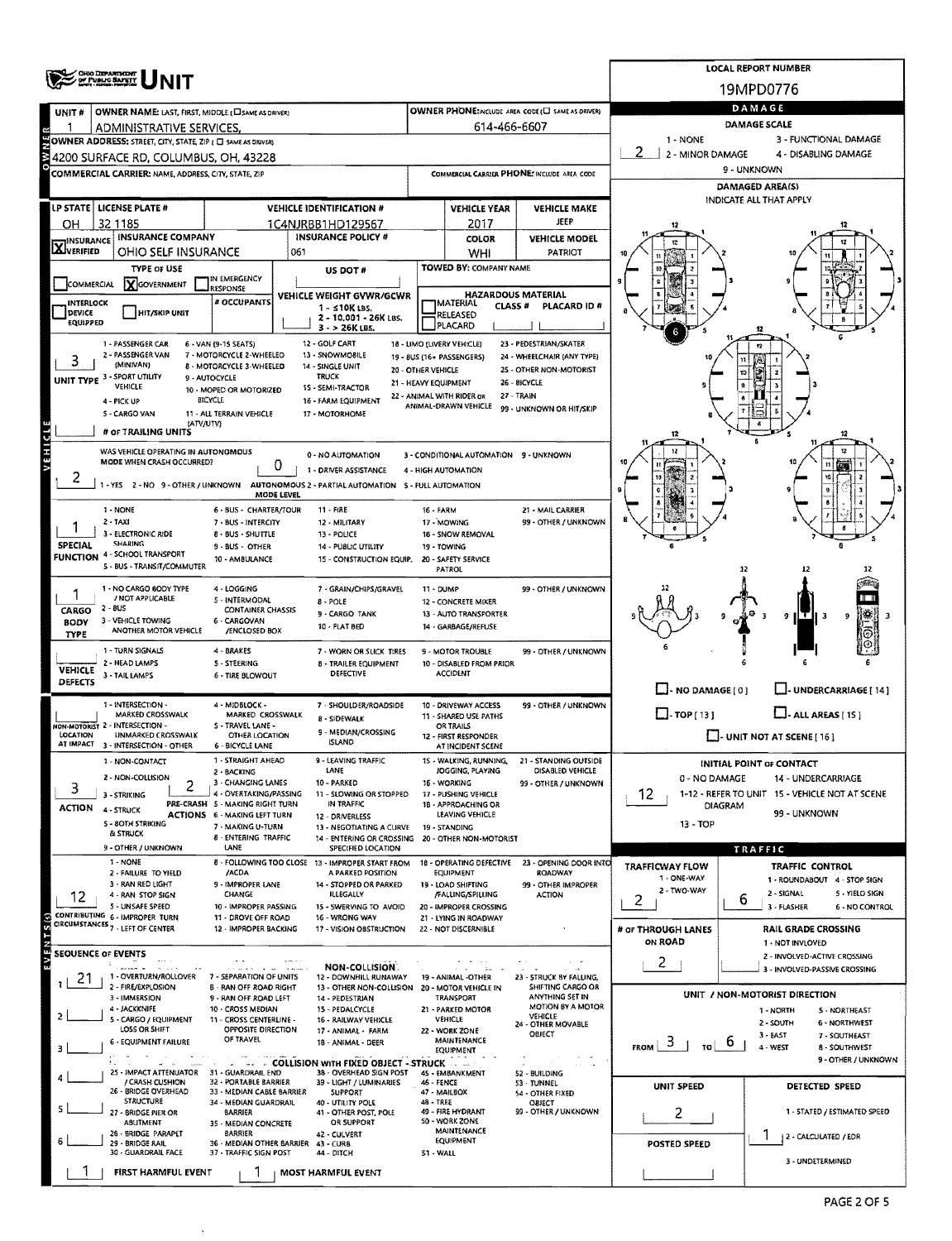|                                                                                   | ONG DEPARTMENT<br>OF PUBLIC BATKET                           |                                                               |                                                                   |                                            |                                                      |                                                   |                          |                      | <b>LOCAL REPORT NUMBER</b>                     |  |  |  |  |
|-----------------------------------------------------------------------------------|--------------------------------------------------------------|---------------------------------------------------------------|-------------------------------------------------------------------|--------------------------------------------|------------------------------------------------------|---------------------------------------------------|--------------------------|----------------------|------------------------------------------------|--|--|--|--|
|                                                                                   |                                                              |                                                               | 19MPD0776                                                         |                                            |                                                      |                                                   |                          |                      |                                                |  |  |  |  |
| <b>UNIT #</b>                                                                     | OWNER NAME: LAST, FIRST, MIDDLE (C) SAME AS DRIVERY          |                                                               |                                                                   |                                            |                                                      | OWNER PHONE:INCLUDE AREA CODE (L) SAME AS DRIVER! | DAMAGE                   |                      |                                                |  |  |  |  |
| 2                                                                                 | WAGERS, SCOTT, B                                             |                                                               |                                                                   |                                            | 330-231-4507                                         |                                                   |                          | DAMAGE SCALE         |                                                |  |  |  |  |
|                                                                                   | OWNER ADDRESS: STREET, CITY, STATE, ZIP ( C) SAME AS DRIVER) |                                                               |                                                                   | 1 - NONE<br>2<br>2 - MINOR DAMAGE          |                                                      | 3 - FUNCTIONAL DAMAGE                             |                          |                      |                                                |  |  |  |  |
|                                                                                   | 588 S MONROE STREET, MILLERSBURG, OH, 44654                  |                                                               |                                                                   |                                            |                                                      |                                                   |                          | 9 - UNKNOWN          | 4 - DISABLING DAMAGE                           |  |  |  |  |
|                                                                                   | <b>COMMERCIAL CARRIER: NAME, ADDRESS, CITY, STATE, ZIP</b>   |                                                               |                                                                   |                                            |                                                      | COMMERCIAL CARRIER PHONE: INCLUDE AREA CODE       |                          |                      |                                                |  |  |  |  |
|                                                                                   |                                                              |                                                               |                                                                   |                                            |                                                      |                                                   |                          |                      | DAMAGED AREA(S)<br>INDICATE ALL THAT APPLY     |  |  |  |  |
|                                                                                   | LP STATE LICENSE PLATE #                                     |                                                               | <b>VEHICLE IDENTIFICATION #</b>                                   |                                            | <b>VEHICLE YEAR</b>                                  | <b>VEHICLE MAKE</b>                               |                          |                      |                                                |  |  |  |  |
| OH                                                                                | <b>FFK5940</b>                                               |                                                               | 2CTFLVECOB6364466                                                 |                                            | 2011                                                 | GMC                                               |                          |                      |                                                |  |  |  |  |
| <b>INSURANCE</b><br><b>X</b> VERIFIED                                             | <b>INSURANCE COMPANY</b>                                     |                                                               | <b>INSURANCE POLICY #</b>                                         |                                            | <b>COLOR</b>                                         | <b>VEHICLE MODEL</b>                              |                          |                      |                                                |  |  |  |  |
|                                                                                   | WAYNE MUTUAL                                                 |                                                               | PAP0230837                                                        |                                            | BLU<br>TOWED BY: COMPANY NAME                        | TERRAIN                                           |                          |                      |                                                |  |  |  |  |
|                                                                                   | <b>TYPE or USE</b>                                           | IN EMERGENCY                                                  | US DOT #                                                          |                                            |                                                      |                                                   |                          |                      |                                                |  |  |  |  |
| COMMERCIAL                                                                        | GOVERNMENT                                                   | <b>RESPONSE</b>                                               | VEHICLE WEIGHT GVWR/GCWR                                          |                                            | <b>HAZARDOUS MATERIAL</b>                            |                                                   |                          |                      |                                                |  |  |  |  |
| INTERLOCK<br>DEVICE                                                               | HIT/SKIP UNIT                                                | # OCCUPANTS                                                   | $1 - 510K$ LBS.                                                   |                                            | <b>MATERIAL</b><br>CLASS <sup>#</sup><br>RELEASED    | PLACARD ID #                                      |                          |                      |                                                |  |  |  |  |
| <b>EQUIPPED</b>                                                                   |                                                              |                                                               | 2 - 10.001 - 26K LBS.<br>$3 - 26K$ LBS.                           |                                            | PLACARD                                              |                                                   |                          |                      |                                                |  |  |  |  |
|                                                                                   | 1 - PASSENGER CAR                                            | 6 - VAN (9-15 SLATS)                                          | 12 - GOLF CART                                                    |                                            | 18 - LIMO (LIVERY VEHICLE)                           | 23 - PEDESTRIAN/SKATER                            |                          |                      | 12                                             |  |  |  |  |
| J.                                                                                | 2 - PASSENGER VAN<br>(MINIVAN)                               | 7 - MOTORCYCLE 2-WHEELED                                      | 13 - SNOWMOBILE                                                   |                                            | 19 - BUS (16+ PASSENGERS)                            | 24 - WHEELCHAIR (ANY TYPE)                        | 10                       |                      |                                                |  |  |  |  |
|                                                                                   | UNIT TYPE 3 - SPORT UTILITY                                  | 8 - MOTORCYCLE 3-WHEELED<br>9 - AUTOCYCLE                     | <b>14 - SINGLE UNIT</b><br>TRUCK                                  | 20 - OTHER VEHICLE<br>21 - HEAVY EQUIPMENT |                                                      | 25 - OTHER NON-MOTORIST                           |                          | 10                   |                                                |  |  |  |  |
|                                                                                   | VEHICLE                                                      | 10 - MOPED OR MOTORIZED                                       | 15 - SEMI-TRACTOR                                                 |                                            | 22 - ANIMAL WITH RIDER OR                            | 26 - BICYCLE<br>27 - TRAIN                        |                          |                      |                                                |  |  |  |  |
|                                                                                   | 4 - PICK UP<br>5 - CARGO VAN                                 | <b>BICYCLE</b><br>11 - ALL TERRAIN VEHICLE                    | 16 - FARM EQUIPMENT<br>17 - MOTORHOME                             |                                            | ANIMAL-DRAWN VEHICLE                                 | 99 - UNKNOWN OR HIT/SKIP                          |                          |                      |                                                |  |  |  |  |
|                                                                                   | (ATV/UTV)                                                    |                                                               |                                                                   |                                            |                                                      |                                                   |                          |                      |                                                |  |  |  |  |
| VEHICLE                                                                           | # OF TRAILING UNITS                                          |                                                               |                                                                   |                                            |                                                      |                                                   | 12                       |                      | 12                                             |  |  |  |  |
|                                                                                   | WAS VEHICLE OPERATING IN AUTONOMOUS                          |                                                               | 0 - NO AUTOMATION                                                 |                                            | 3 - CONDITIONAL AUTOMATION 9 - UNKNOWN               |                                                   |                          |                      | 11                                             |  |  |  |  |
|                                                                                   | MODE WHEN CRASH OCCURRED?                                    | 0                                                             | 1 - DRIVER ASSISTANCE                                             |                                            | 4 - HIGH AUTOMATION                                  |                                                   |                          |                      |                                                |  |  |  |  |
| 2                                                                                 | 1-YES 2-NO 9-OTHER/UNKNOWN                                   |                                                               | AUTONOMOUS 2 - PARTIAL AUTOMATION 5 - FULL AUTOMATION             |                                            |                                                      |                                                   |                          |                      |                                                |  |  |  |  |
|                                                                                   |                                                              | MODE LEVEL                                                    |                                                                   |                                            |                                                      |                                                   |                          |                      |                                                |  |  |  |  |
|                                                                                   | 1 - NONE<br>$2 - TAXI$                                       | 6 - BUS - CHARTER/TOUR<br>7 - BUS - INTERCITY                 | $11 - FIRE$<br>12 - MILITARY                                      | <b>16 - FARM</b>                           | 17 - MOWING                                          | 21 - MAIL CARRIER<br>99 - OTHER / UNKNOWN         |                          |                      |                                                |  |  |  |  |
|                                                                                   | 3 - ELECTRONIC RIDE                                          | <b>B - BUS - SHUTTLE</b>                                      | 13 - POLICE                                                       |                                            | 18 - SNOW REMOVAL                                    |                                                   |                          |                      |                                                |  |  |  |  |
| <b>SPECIAL</b>                                                                    | SHARING<br>FUNCTION 4 - SCHOOL TRANSPORT                     | 9 - BUS - OTHER                                               | 14 - PUBLIC UTILITY                                               |                                            | 19 - TOWING                                          |                                                   |                          |                      |                                                |  |  |  |  |
|                                                                                   | S - BUS - TRANSIT/COMMUTER                                   | 10 - AMBULANCE                                                | 1S - CONSTRUCTION EQUIP. 20 - SAFETY SERVICE                      | PATROL                                     |                                                      |                                                   |                          | 12                   | 12                                             |  |  |  |  |
|                                                                                   |                                                              |                                                               |                                                                   |                                            |                                                      |                                                   |                          |                      |                                                |  |  |  |  |
|                                                                                   | 1 - NO CARGO BODY TYPE<br>/ NOT APPLICABLE                   | 4 - LOGGING<br><b>S - INTERMODAL</b>                          | 7 - GRAIN/CHIPS/GRAVEL<br><b>B-POLE</b>                           | 11 - DUMP                                  | 12 - CONCRETE MIXER                                  | 99 - OTHER / UNKNOWN                              |                          |                      |                                                |  |  |  |  |
| CARGO                                                                             | $2 - 8US$                                                    | <b>CONTAINER CHASSIS</b>                                      | 9 - CARGO TANK                                                    |                                            | 13 - AUTO TRANSPORTER                                |                                                   |                          | Θ                    | 餬<br>० ॥ र<br>9<br>-3                          |  |  |  |  |
| BODY                                                                              | 3 - VEHICLE TOWING<br>ANOTHER MOTOR VEHICLE                  | 6 - CARGOVAN<br>/ENCLOSED BOX                                 | 10 - FLAT BED                                                     |                                            | 14 - GARBAGE/REFUSE                                  |                                                   |                          |                      | Ю                                              |  |  |  |  |
| <b>TYPE</b>                                                                       |                                                              |                                                               |                                                                   |                                            |                                                      |                                                   |                          |                      |                                                |  |  |  |  |
|                                                                                   | 1 - TURN SIGNALS<br>2 - HEAD LAMPS                           | 4 - BRAKES<br><b>S - STEERING</b>                             | 7 - WORN OR SLICK TIRES<br><b>B - TRAILER EQUIPMENT</b>           |                                            | <b>9 - MOTOR TROUBLE</b><br>10 - DISABLED FROM PRIOR | 99 - OTHER / UNKNOWN                              |                          |                      |                                                |  |  |  |  |
| <b>VEHICLE</b><br>DEFECTS                                                         | 3 - TAIL LAMPS                                               | 6 - TIRE BLOWOUT                                              | DEFECTIVE                                                         |                                            | <b>ACCIDENT</b>                                      |                                                   |                          |                      |                                                |  |  |  |  |
|                                                                                   |                                                              |                                                               |                                                                   |                                            |                                                      |                                                   | $\Box$ - NO DAMAGE [ 0 ] |                      | J- UNDERCARRIAGE [ 14 ]                        |  |  |  |  |
|                                                                                   | 1 - INTERSECTION -<br>MARKED CROSSWALK                       | 4 - MIDBLOCK -<br>MARKED CROSSWALK                            | 7 - SHOULDER/ROADSIDE                                             |                                            | 10 - DRIVEWAY ACCESS                                 | 99 - OTHER / UNKNOWN                              | $\Box$ -TOP(13)          |                      | $\Box$ - ALL AREAS [15]                        |  |  |  |  |
|                                                                                   | ION-MOTORIST 2 - INTERSECTION -                              | 5 - TRAVEL LANE -                                             | <b>B-SIDEWALK</b>                                                 |                                            | 11 - SHARED USE PATHS<br>OR TRAILS                   |                                                   |                          |                      |                                                |  |  |  |  |
| LOCATION                                                                          | UNMARKED CROSSWALK<br>AT IMPACT 3 - INTERSECTION - OTHER     | OTHER LOCATION<br>6 - BICYCLE LANE                            | 9 - MEDIAN/CROSSING<br><b>ISLAND</b>                              |                                            | 12 - FIRST RESPONDER<br>AT INCIDENT SCENE            |                                                   |                          |                      | $\Box$ - UNIT NOT AT SCENE [ 16 ]              |  |  |  |  |
|                                                                                   | 1 - NON-CONTACT                                              | 1 - STRAIGHT AHEAD                                            | - LEAVING TRAFFIC                                                 |                                            | WALKING, RUNNING,                                    | 21 - STANDING OUTSIDE                             |                          |                      |                                                |  |  |  |  |
|                                                                                   |                                                              | 2 - BACKING                                                   | <b>LANE</b>                                                       |                                            | JOGGING, PLAYING                                     | DISABLED VEHICLE                                  |                          |                      | <b>INITIAL POINT OF CONTACT</b>                |  |  |  |  |
| 4                                                                                 | 2 - NON-COLLISION<br>10                                      | 3 - CHANGING LANES                                            | 10 - PARKED                                                       |                                            | 16 - WORKING                                         | 99 - OTHER / UNKNOWN                              | 0 - NO DAMAGE            |                      | 14 - UNDERCARRIAGE                             |  |  |  |  |
| <b>ACTION</b>                                                                     | 3 - STRIKING                                                 | 4 - OVERTAKING/PASSING<br>PRE-CRASH 5 - MAKING RIGHT TURN     | 11 - SLOWING OR STOPPED<br>IN TRAFFIC                             |                                            | 17 - PUSHING VEHICLE<br>18 - APPROACHING OR          |                                                   | 7                        | DIAGRAM              | 1-12 - REFER TO UNIT 15 - VEHICLE NOT AT SCENE |  |  |  |  |
|                                                                                   | 4 - STRUCK<br>S - 80TH STRIKING                              | <b>ACTIONS 6 - MAKING LEFT TURN</b>                           | 12 - ORIVERLESS                                                   |                                            | LEAVING VEHICLE                                      |                                                   |                          |                      | 99 - UNKNOWN                                   |  |  |  |  |
|                                                                                   | & STRUCK                                                     | 7 - MAKING U-TURN<br><b>B - ENTERING TRAFFIC</b>              | 13 - NEGOTIATING A CURVE<br>14 - ENTERING OR CROSSING             |                                            | 19 - STANDING<br>20 - OTHER NON-MOTORIST             |                                                   |                          | 13 - TOP             |                                                |  |  |  |  |
|                                                                                   | 9 - OTHER / UNKNOWN                                          | LANE                                                          | SPECIFIED LOCATION                                                |                                            |                                                      |                                                   |                          |                      | TRAFFIC                                        |  |  |  |  |
|                                                                                   | 1 - NONE                                                     |                                                               | 8 - FOLLOWING TOO CLOSE 13 - IMPROPER START FROM                  |                                            | 18 - OPERATING DEFECTIVE<br><b>EQUIPMENT</b>         | 23 - OPENING DOOR INTO                            | <b>TRAFFICWAY FLOW</b>   |                      | TRAFFIC CONTROL                                |  |  |  |  |
|                                                                                   | 2 - FAILURE TO YIELD<br>3 - RAN RED LIGHT                    | /ACDA<br>9 - IMPROPER LANE                                    | A PARKED POSITION<br>14 - STOPPED OR PARKED                       |                                            | 19 - LOAD SHIFTING                                   | ROADWAY<br>99 - OTHER IMPROPER                    | 1 - ONE-WAY              |                      | 1 - ROUNDABOUT 4 - STOP SIGN                   |  |  |  |  |
|                                                                                   | 4 - RAN STOP SIGN                                            | CHANGE                                                        | <b>ILLEGALLY</b>                                                  |                                            | /FALLING/SPILLING                                    | ACTION                                            | 2 - TWO-WAY<br>2         | 6                    | 2 - SIGNAL<br>5 - YIELD SIGN                   |  |  |  |  |
|                                                                                   | 5 - UNSAFE SPEED<br>CONTRIBUTING 6 - IMPROPER TURN           | 10 - IMPROPER PASSING<br>11 - DROVE OFF ROAD.                 | 15 - SWERVING TO AVOID<br>16 - WRONG WAY                          |                                            | 20 - IMPROPER CROSSING<br>21 - LYING IN ROADWAY      |                                                   |                          |                      | 3 - FLASHER<br>6 - NO CONTROL                  |  |  |  |  |
| $E$ V $E$ N T S $(s)$                                                             | CIRCUMSTANCES 7 - LEFT OF CENTER                             | 12 - IMPROPER BACKING                                         | 17 - VISION OBSTRUCTION                                           |                                            | 22 - NOT DISCERNIBLE                                 |                                                   | # OF THROUGH LANES       |                      | <b>RAIL GRADE CROSSING</b>                     |  |  |  |  |
|                                                                                   |                                                              |                                                               |                                                                   |                                            |                                                      |                                                   | <b>ON ROAD</b>           |                      | 1 - NOT INVLOVED                               |  |  |  |  |
| <b>SEOUENCE OF EVENTS</b>                                                         |                                                              |                                                               | $-$ NON-COLLISION $-$                                             |                                            |                                                      |                                                   | 2                        |                      | 2 - INVOLVED-ACTIVE CROSSING                   |  |  |  |  |
| 20                                                                                | 1 - OVERTURN/ROLLOVER                                        | 7 - SEPARATION OF UNITS                                       | 12 - DOWNHILL RUNAWAY                                             |                                            | 19 - ANIMAL -OTHER                                   | 23 - STRUCK BY FALLING,                           |                          |                      | 3 - INVOLVED-PASSIVE CROSSING                  |  |  |  |  |
|                                                                                   | 2 - FIRE/EXPLOSION<br>3 - IMMERSION                          | <b>B - RAN OFF ROAD RIGHT</b><br>9 - RAN OFF ROAD LEFT        | 13 - OTHER NON-COLLISION 20 - MOTOR VEHICLE IN<br>14 - PEDESTRIAN |                                            | TRANSPORT                                            | SHIFTING CARGO OR<br>ANYTHING SET IN              |                          |                      | UNIT / NON-MOTORIST DIRECTION                  |  |  |  |  |
|                                                                                   | 4 - JACKKNIFE                                                | 10 - CROSS MEDIAN                                             | 15 - PEDALCYCLE                                                   |                                            | 21 - PARKED MOTOR                                    | MOTION BY A MOTOR                                 |                          |                      | 1 - NORTH<br>S - NORTHEAST                     |  |  |  |  |
| 2                                                                                 | 5 - CARGO / EQUIPMENT<br>LOSS OR SHIFT                       | 11 - CROSS CENTERLINE -<br>OPPOSITE DIRECTION                 | 16 - RAILWAY VEHICLE<br>17 - ANIMAL - FARM                        |                                            | VEHICLE<br>22 - WORK ZONE                            | VEHICLE<br>24 - OTHER MOVABLE                     |                          |                      | 2 - SOUTH<br><b>6 - NORTHWEST</b>              |  |  |  |  |
|                                                                                   | <b>6 - EQUIPMENT FAILURE</b>                                 | OF TRAVEL                                                     | 18 - ANIMAL - DEER                                                |                                            | MAINTENANCE                                          | OBJECT                                            | 5<br>FROM<br>TO          |                      | $3 - EAST$<br>7 - SOUTHEAST                    |  |  |  |  |
|                                                                                   |                                                              |                                                               | <b>COLLISION WITH FIXED OBJECT - STRUCK</b>                       |                                            | EQUIPMENT                                            |                                                   |                          |                      | 4-WEST<br>8 - SOUTHWEST<br>9 - OTHER / UNKNOWN |  |  |  |  |
|                                                                                   | 25 - IMPACT ATTENUATOR                                       | 31 - GUARDRAIL END                                            | 38 - OVERHEAD SIGN POST                                           |                                            | 45 - EMBANKMENT                                      | 52 - BUILDING                                     |                          |                      |                                                |  |  |  |  |
|                                                                                   | / CRASH CUSHION<br>26 - BRIDGE OVERHEAD                      | 32 - PORTABLE BARRIER<br>33 - MEDIAN CABLE BARRIER            | 39 - LIGHT / LUMINARIES<br><b>SUPPORT</b>                         | 46 - FENCE                                 | 47 - MAILBOX                                         | S3 - TUNNEL<br>54 - OTHER FIXED                   | UNIT SPEED               |                      | DETECTED SPEED                                 |  |  |  |  |
|                                                                                   | <b>STRUCTURE</b>                                             | 34 - MEDIAN GUARDRAIL                                         | 40 - UTILITY POLE                                                 | 48 - TREE                                  |                                                      | OBJECT                                            |                          |                      |                                                |  |  |  |  |
|                                                                                   | 27 - BRIDGE PIER OR<br><b>ABUTMENT</b>                       | <b>BARRIER</b><br>35 - MEDIAN CONCRETE                        | 41 - OTHER POST, POLE<br>OR SUPPORT                               |                                            | 49 - FIRE HYDRANT<br>S0 - WORK ZONE                  | 99 - OTHER / UNKNOWN                              | 0                        |                      | 1 - STATED / ESTIMATED SPEED                   |  |  |  |  |
| MAINTENANCE<br>2B - BRIDGE PARAPET<br><b>BARRIER</b><br>42 - CULVERT<br>EQUIPMENT |                                                              |                                                               |                                                                   |                                            |                                                      |                                                   |                          | 2 - CALCULATED / EDR |                                                |  |  |  |  |
|                                                                                   | 29 - BRIDGE RAIL<br>30 - GUARDRAIL FACE                      | 36 - MEDIAN OTHER BARRIER 43 - CURB<br>37 - TRAFFIC SIGN POST |                                                                   | POSTED SPEED                               |                                                      |                                                   |                          |                      |                                                |  |  |  |  |
|                                                                                   | FIRST HARMFUL EVENT                                          |                                                               | MOST HARMFUL EVENT                                                | 51 - WALL                                  |                                                      |                                                   |                          |                      | 3 - UNDETERMINED                               |  |  |  |  |
|                                                                                   |                                                              |                                                               |                                                                   |                                            |                                                      |                                                   |                          |                      |                                                |  |  |  |  |

 $\bar{z}$